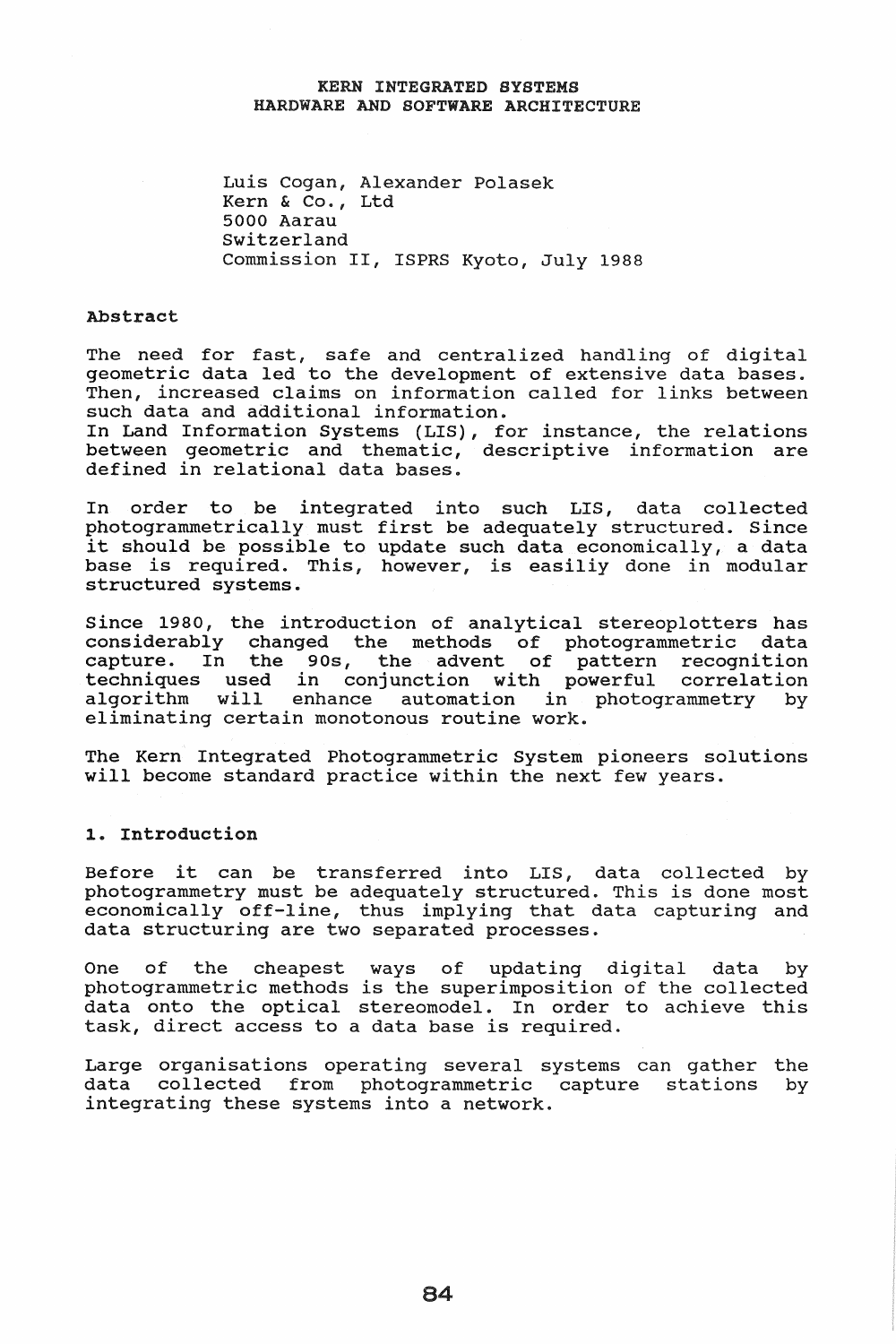### 2. Past and Future of Photogrammetric Data capturing

As in the past, the main application of photogrammetry will continue to be the production and updating of maps and plans.

The dynamic restitution procedures applied in conventional analogue stereoplotters not only demanded a high degree of interpretative capability from the operator, but also a good deal of patience and perseverance. The plotted original plan constituted the basis for all subsequent processes, such as quality drawings.

The static restitution methods developed for computer-assisted analogue stereoplotters considerably facilitated the task of the operator. The automatic control of the plate-carriers in the modern, computer-assisted analytical stereoplotters brought further relief and today, the operator can increasingly concentrate upon the more creative tasks of interpretation. However, certain functions, like observing large numbers of individual points, e.g. for digital terrain models, remain tedious routine work.

CCD cameras installed in analytical stereoplotters can take over some of those routines, whereby automated featurerecognition will play an important part. The operator, apart from his interpretative tasks, will have to supervise the system. Thus, in spite of more automation, his function will be even more demanding and important.

The spreading of analytical stereoplotters has been accompanied by an increasing incorporation of digital data into data bases, whereby geometrical, as well as descriptive data has to be stored. This, however, implies a given structure for all data,<br>including the photogrammetrically compiled data, which, photogrammetrically compiled unfortunately, does not lend itself easily to such structuring. unfortunately, does not fend fiseit easily to such structuring.<br>It is a topical question, whether data should be structured at the photogrammetric workstation.. However, tests have proved that on-line structuring is expensive in terms of capital costs, and requires specialised knowledge about data base systems, which cannot reasonably be expected from a photogrammetric operator. Therefore, data capturing and photogrammetric operator. Therefore, structuring should be clearly separated.

# 3. Demands on Photogrammetric systems

Modern photogrammetric systems represent large capital investments, which have to be amortized within a relatively investments, which have to be amortized wrenin a relativery are invariably high. They concern, amongst others, the following points: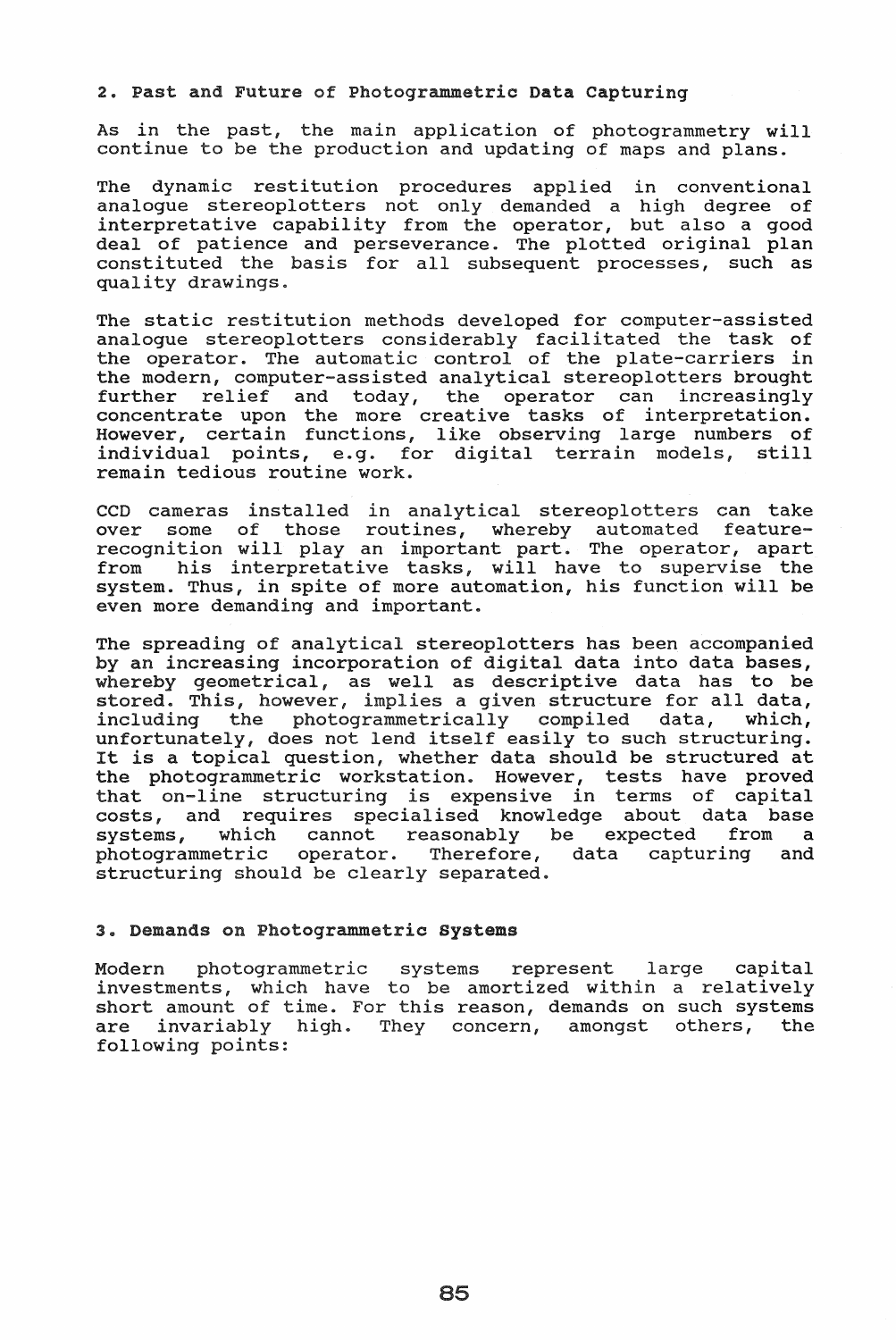### 3.1 Price-Performance optimization

At the time of purchase, a photogrammetric workstation, may fulfill a well defined demand, but today the market is evolving so fast that other functionalities may be requested. Therefore, so rast that other runctionalities may be requested. Therefore,<br>it is essential that further hardware and software components can be added, and kept operational as long as possible. Thus, continuity and modular design are preferable to frequently changing instruments, since they offer the best possible ratio between price and performance.

# 3.2 Reliability and serviceability

Frequently, photogrammetric systems are operated in shifts for up to 24 hours a day. Therefore breakdowns requiring repair by a technician, who may only be available after hours or even days, are not acceptable. The statistical rate of failure of the well-proven and extremely reliable Kern DSR analytical plotters is as low as 0.3 breakdowns per annum. And owing to their modular design, any servicing which might be required will not cause major interruptions of production.

#### 3.3 User Friendly Software and Efficient operation

The efficiency of a computer-assisted photogrammetric system is dependant on such factors as fast operator training, self-<br>explanatory, menu-guided software and simple, logical explanatory, menu-guided software and sequences. The user-friendly software by Kern is standardized to serve even different types of photogrammetric systems.

# 3.4 Universality

The hardware of the Kern DSR is designed for the utmost universality: all photogrammetric applications can be handled<br>with just this one instrument: aerotriangulation, datawith just this one instrument: aerotriangulation, capturing and editing, revision, digital terrain modelling, data superimposition, correlator applications, networking, integration within geoinformation systems and other data bases, etc ..

#### 4. The Kern Integrated Photogrammetric System

### 4.1 The Kern DSR Analytical Plotter

The central unit of the Kern data capturing system is the DSR analytical stereoplotter. Its architecture, with distributed processing, independent plate processor and fixed optical system, was presented in 1980 and has become the de-facto standard in the design of analytical plotters. The advantages of this architecture, retained in the new DSR series, are assumed to be known.. Recent supplementary modules, such as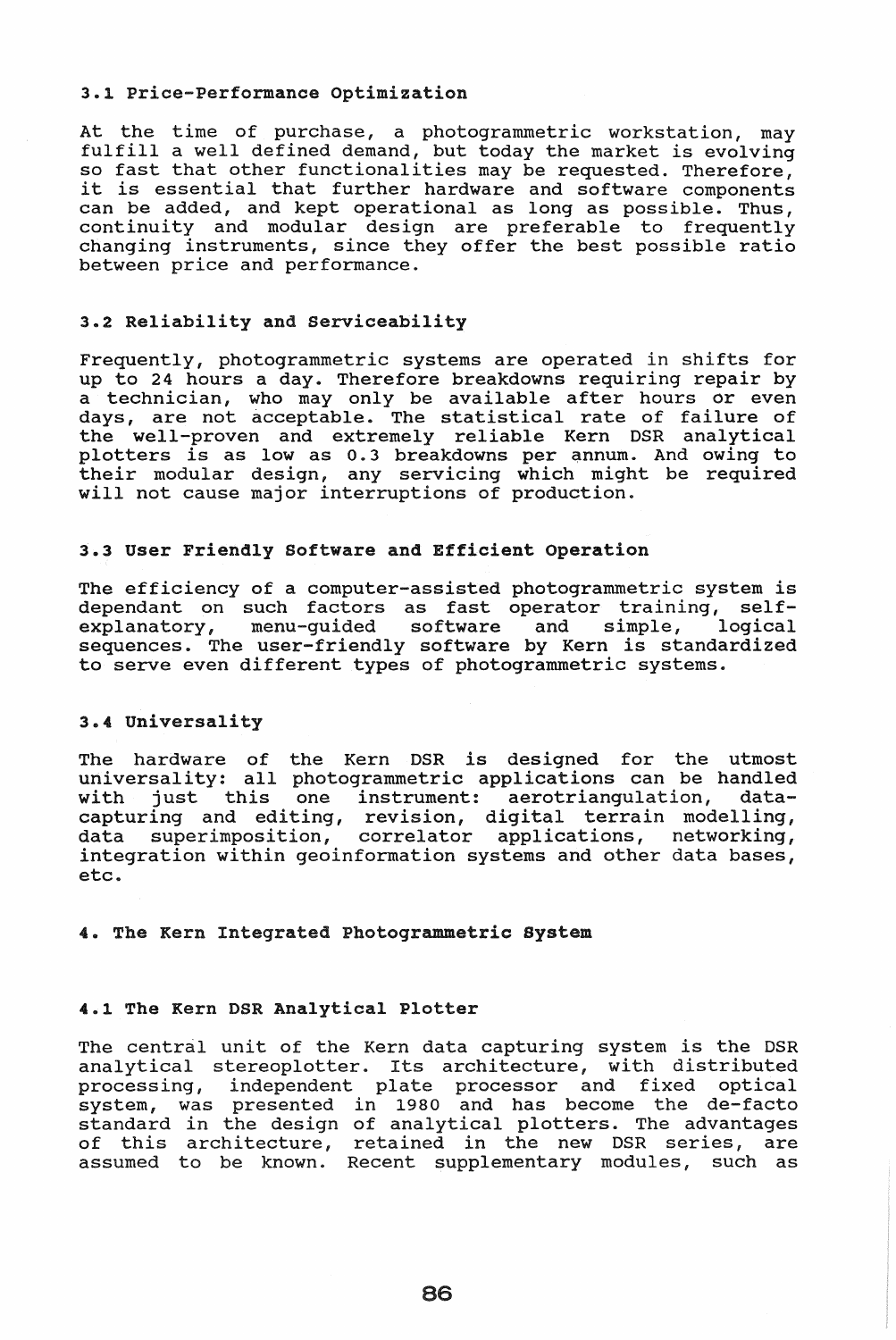image superimposition, correlators, interactive graphics etc. can be added to all models, allowing versatiliy and optimum price/performance ratios.

with the same basic features, the DSR can be equipped with different computers to reach the standard of performance required by the user; subsequent hardware changes are easily possible:

| DEC PDP 11 series        | $\leftarrow$ > DSR 12            |  |
|--------------------------|----------------------------------|--|
| Personal Computers       | $\leftarrow$ $\leftarrow$ DSR 14 |  |
| DEC MicroVAX/VAX station | $\rightarrow$ DSR 15             |  |

# 4.2 The Image Superimposition System KRISS

The hardware of the new KRISS superimposition system reflects the technological state of the art. High resolution screens, as well as huge memory capacity, allow for practically unlimited information to be superimposed. Four versions of KRISS are available, to suit different purposes and applications:

|  | KRISS M-50 : Monocular superimposition, resolution 50<br>microns.    |
|--|----------------------------------------------------------------------|
|  | KRISS M-25 : Monocular superimposition, resolution 25<br>microns.    |
|  | KRISS S-50 : Stereoscopic superimposition, resolution 50<br>microns. |
|  | KRISS S-25 : Stereoscopic superimposition, resolution 25<br>microns. |

## 4.3 The Kern Correlator-system (2nd generation)

Five years of experience with correlators and the availability of new CCD cameras and image processing boards, have led to a major development of the well-known Kern correlator system. By using parallel processing, based on Transputers, the computing time required for the correlation process can be drastically reduced. Thus, even demanding algorithms, such as the automatic recognition of obstacles (buildings, trees etc.) can now be applied economically.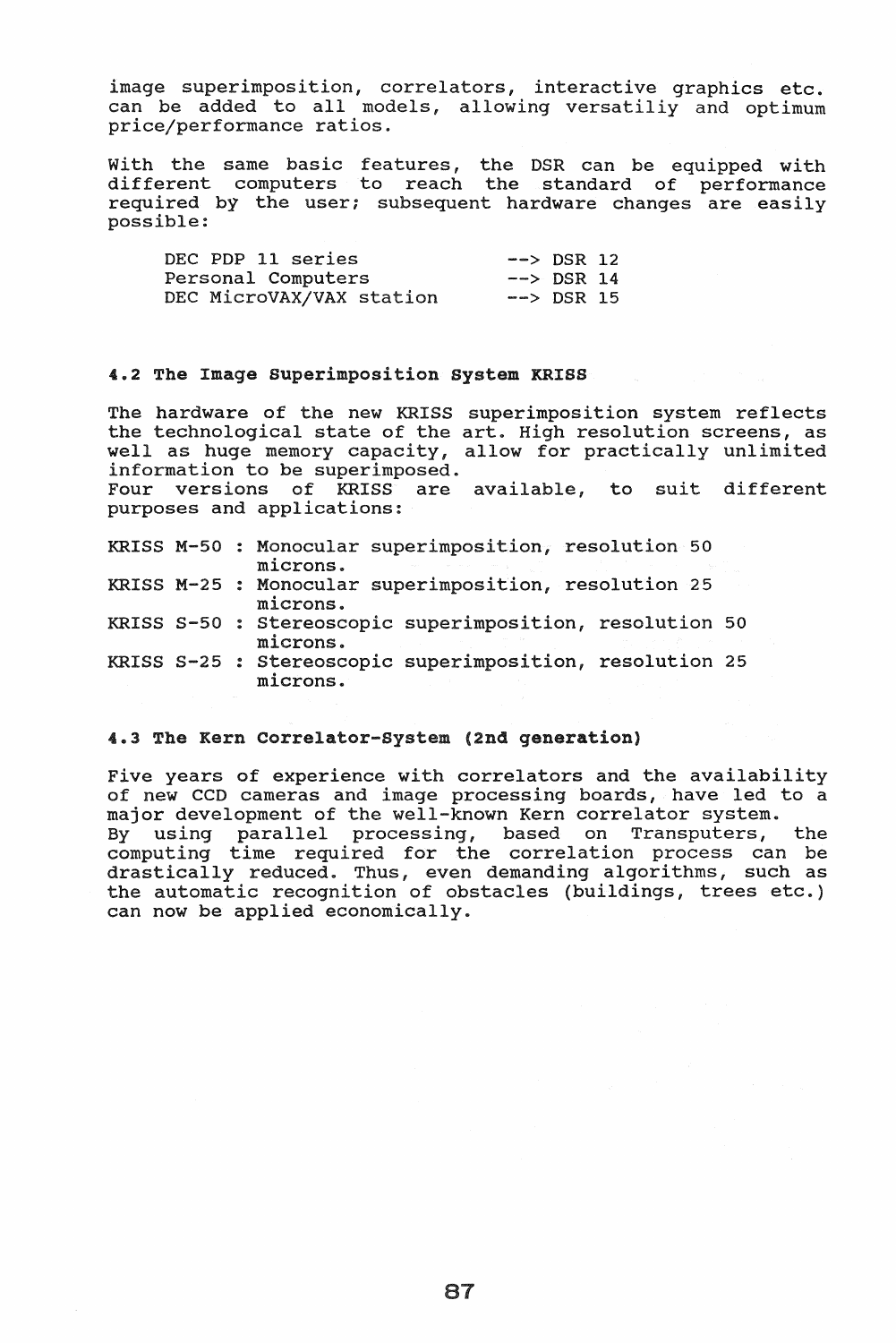# Data-Transfer Through Serial Line

This is the cheapest way of transferring data from one system to another one:



## Data-transfer and networking with DEC Thin Wire Ethernet

DEC Thin 'Wire Ethernet permits any combinations of networks:



### Network Systems with DEC Ethernet

Larger organisations can build up comprehensive networks,<br>which can be extended to include photogrammetric can be extended to include photogrammetric workstations, geoinformation systems, editors, plotters etc.



# 4.5 INFOCAM: The Integration of Photogrammetric Data in a Central Data Base

Photogrammetrically collected data is rarely sufficiently complete or correctly structured to allow direct downloading into a central data base. In addition, during data base revision using photogrammetry, for example while using a superimposition system, geometric data and its associated attributes have to be extracted from the central data base and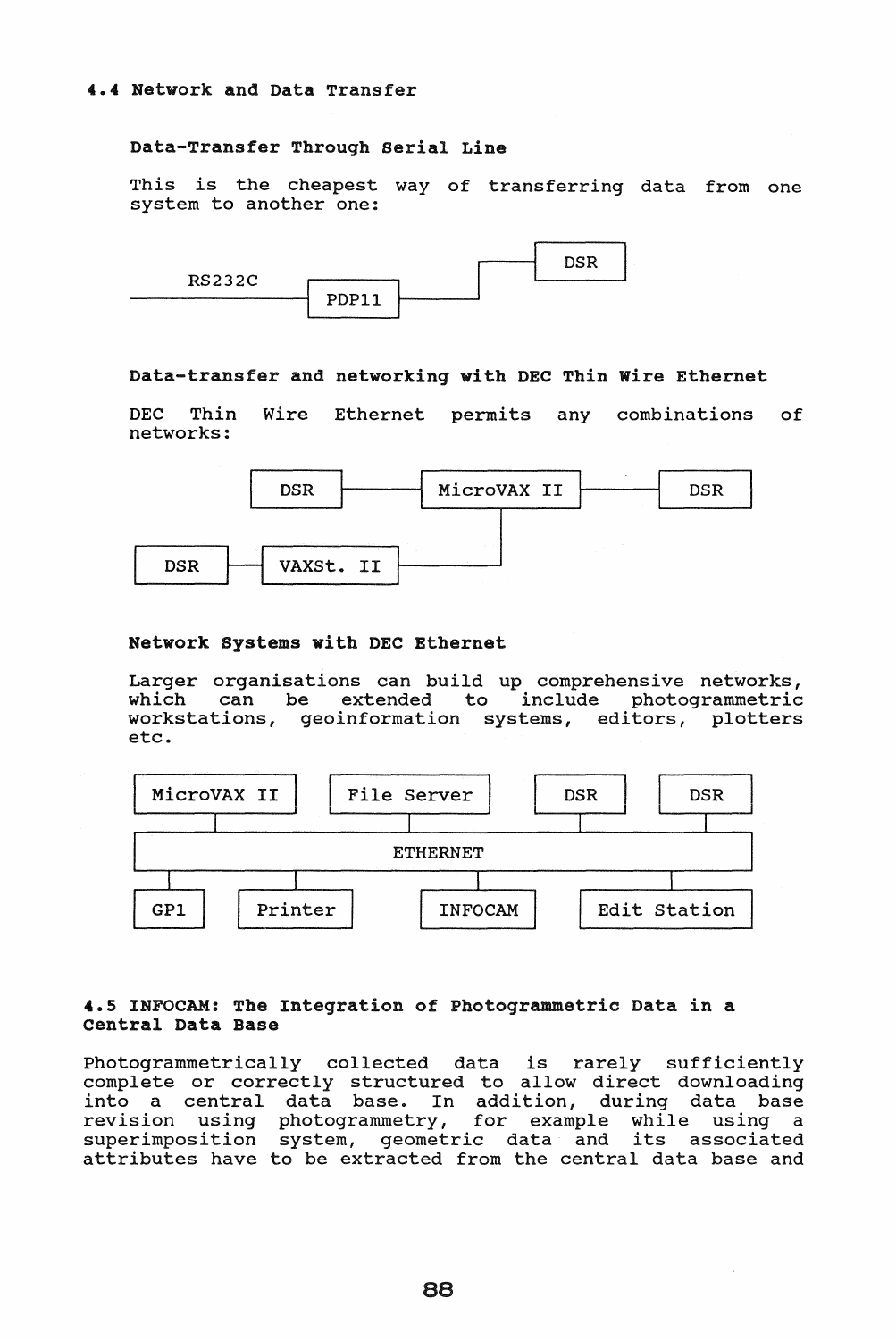made available rapidly and with complete fidelity to the photogrammetric operator.

In order to create an interface between data collection or revision and the central data base, an intermediate data base is required. This intermediate data base should be optimised to handle geometry information, and contain good graphic geometry information, and contain manipulation capabilities. The Kern INFOCAM System offers a solution for the integration of photogrammetric data with a central data base, and provides the required properties for data structure and data manipulation as well as the ability to both generate and read meta files.

# 5. The Philosophy Behind Kern Software

The performance of a system depends mainly on the efficiency of its software. User-friendliness, modularity and continuity are deciding factors in determining the investment's long term value.

#### 5.1 User Friendliness

Software by Kern is characterized by simple interactive dialogue sessions. Help-pages explain all eliminating time-consuming reference to manuals, especially for rarely used functions.

#### 5.2 Standardization

The input/output-menu are identically structured throughout all programs of the system. The dialogue between operator and software only has to be learned once and is valid for all Kern systems. Operators working in larger organisations with various systems can be employed in a variety of tasks, and even lesser used routines may be learned quickly. This renders any organisation more flexible.

### 5.3 Modularity

The modular concept of Kern software includes guidance by a main menu permitting fast and direct access to all the programs available. Even routines added later on or developed by the user himself can be integrated into the system at any time.

## 5.4 Self Developed Application

The comprehensive range of software offered by Kern covers most applications. But occasionally, individual solutions to certain problems may require special software. You may ask Kern to problems may require special software. You may ask kern to<br>develop this software for you, or you may decide to do it yourself. In this case, Kern will put at your disposal useful program libraries containing commonly used routines, which can